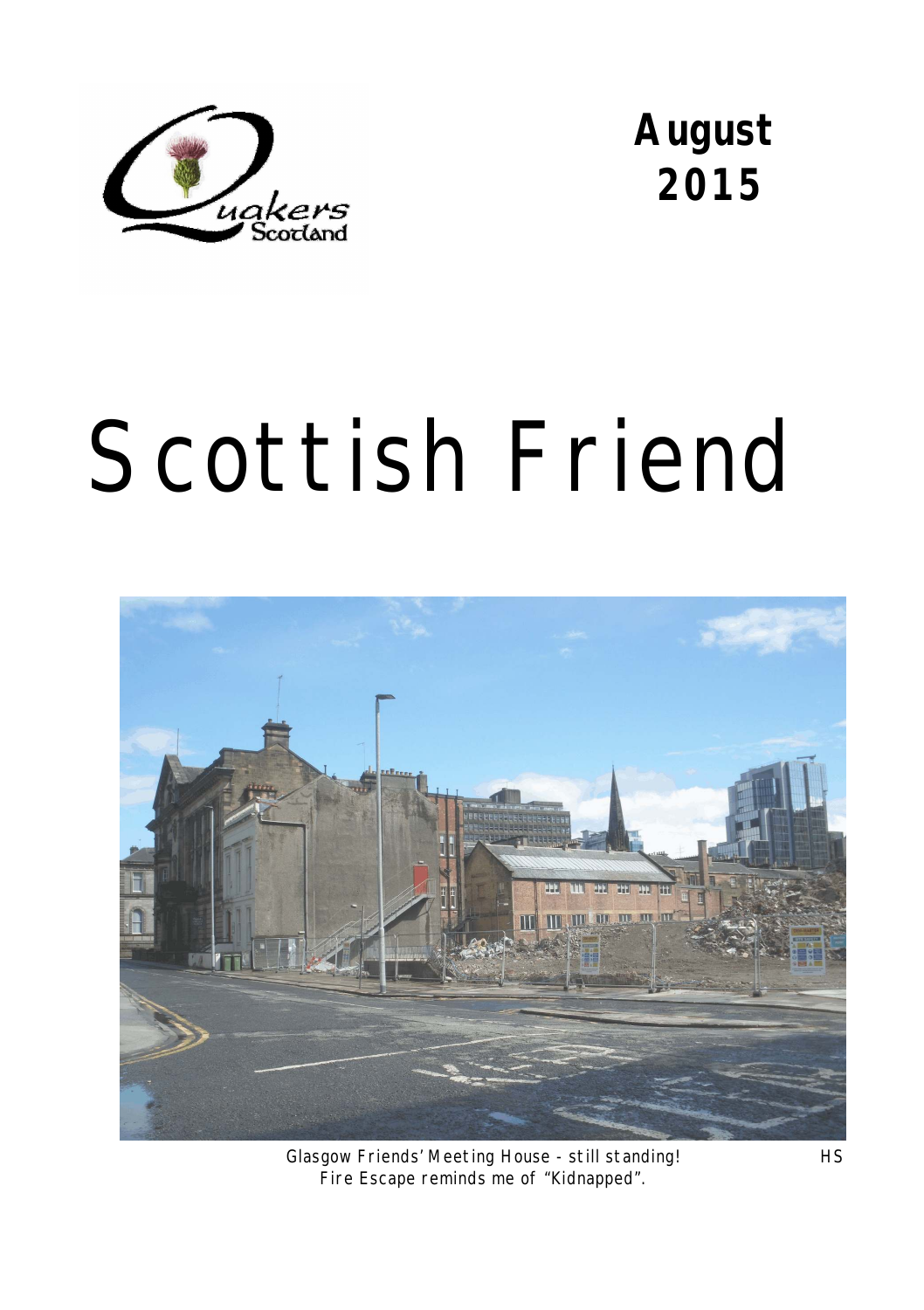**Contents** 

Methodist Synod and Dan Lethbridge 3 Church of Scotland General Assembly Elizabeth Allen 6 Memorabilia from Newton Terrace Margaret Peacock 10 June General Meeting in Aberdeen The Robin Baker 12 Meeting for Sufferings The Contract of Meeting 14 Invitation to September GM Martin Burnell-16

Helen Sutherland took the photographs of Glasgow Meeting House. Please send material for next *Scottish Friend* by 3 October to Margaret Peacock, 16 Drumlin Drive, Milngavie, G62 6LN, or [nmjpeacock@yahoo.co.uk.](mailto:nmjpeacock@yahoo.co.uk.)

*Scottish Friend* will be posted on the GM website and can be emailed to you at the same time as it goes to the printer. If you would like an email copy instead of a paper one, please email [scotfriends@gmail.com,](mailto:scotfriends@aol.com,) to let Marion Sharkey know. You are strongly encouraged to do this, in view of escalating postage costs and of course you get the photographs in colour, as an incentive! The opinions expressed in this publication are those of the writers and not necessarily the opinions of the Society of Friends in Scotland, Britain or elsewhere.

Apologies for hurried formatting and proofreading this time

Published by Quakers in Scotland, 01496 850 006 quakerscotland.org.uk (British website: quaker.org.uk) Printed on recycled paper by  $\bullet$ Print Force, Milngavie, 0141 956 1052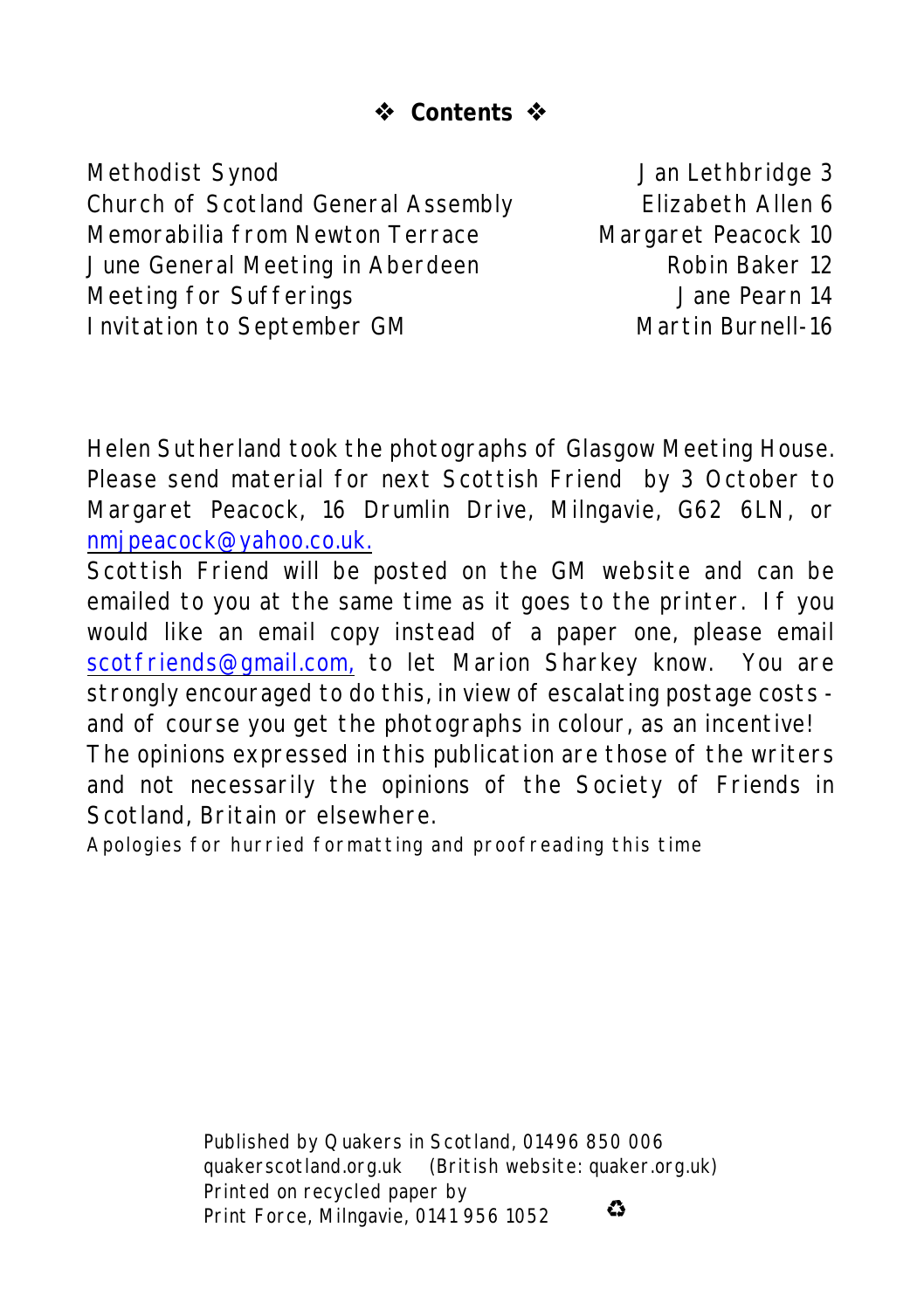Report for Scottish Friend: Methodist Church of Scotland Spring Synod – April 25th 2015

Several members of my extended family – aunts, uncles and cousins – were involved in the licensed trade when I was young, and I enjoyed playing skittles for a pub team. One of our regular opponents was a team from The Five Alls, and I often wondered about the origin of this name. I thougt I had the answer when I attended the Methodist Church of Scotland Spring Synod, representing General Meeting Friends. For on the agenda was an item 'The Four (or Five) Alls of Methodism'. As it turned out, it wasn't the answer at all. There was, in my small discussion group, a gentleman who had made an extensive study of the history of inn signs, and he was able to put me right, although he never actually did tell me what the Alls of the pub sign were!

However, I am now acquainted with the Methodist ones:

- All need to be saved. All can be saved. All can know themselves to be saved. All can be saved to the utter most.
- All should declare their salvation.

When I saw this on the agenda, I did feel some anxiety, not being comfortable with the idea that some, but not others, might be saved, whatever that might mean. But I need not have worried, because I learned that emphasis for Methodists is on the ALL, being a commitment to equality. And in the group I joined, views ranged from this teaching being the very bedrock of personal faith, to something of no significance! As diverse in views as one finds within Quakers.

You'll perhaps have deduced from what I've said so far, that my attendance at this Synod was one which allowed close involvement in the proceedings – not merely observer status. The other ecumenical guests and myself were warmly welcomed and introduced to the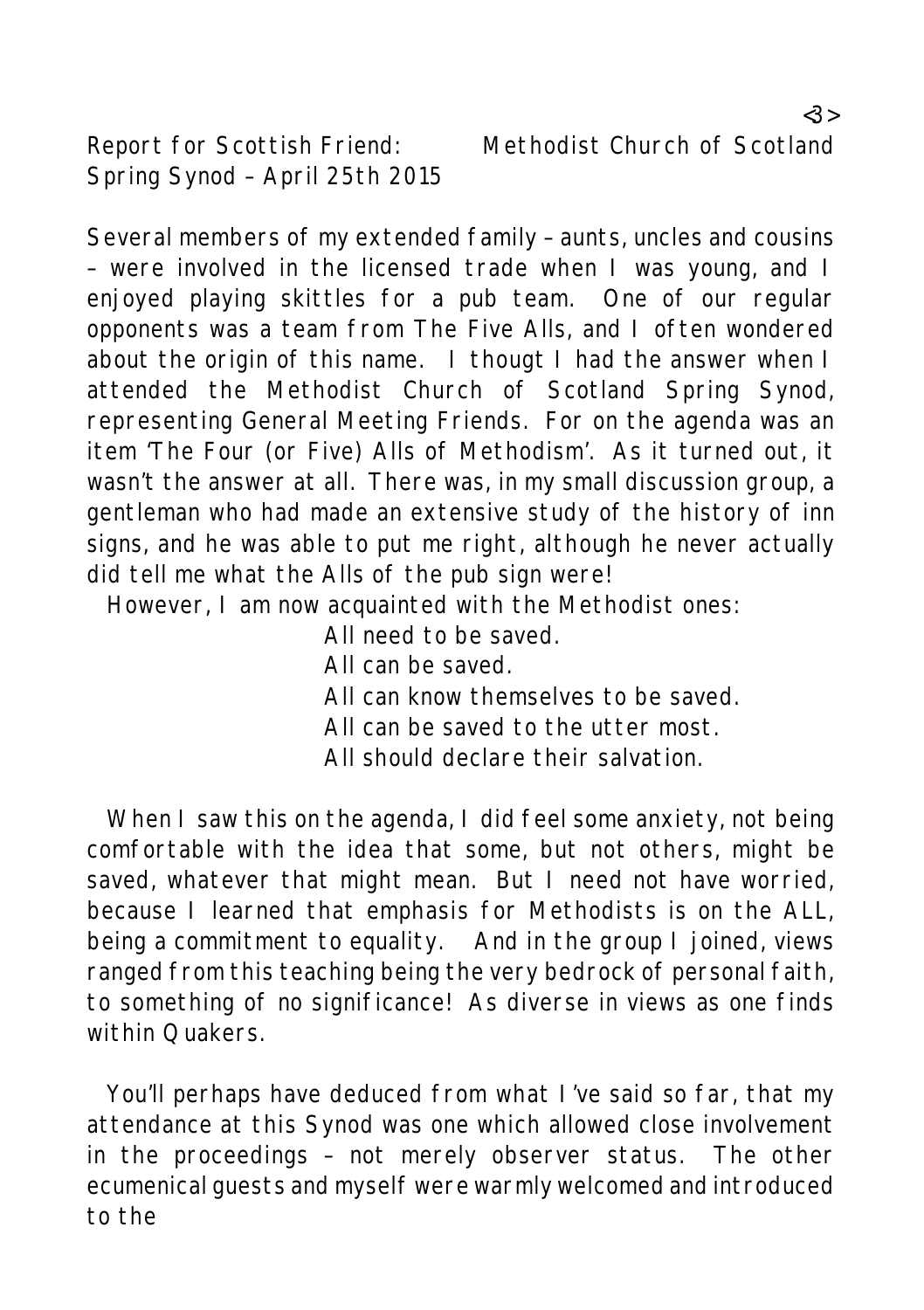gathering, and well fed and watered throughout the day, and each allocated to a different small discussion group.

In the morning the main item on the agenda was to do with Marriage and Relationships – specifically the issue of same-sex marriage. The presentation on this was given by clergy of the United Reformed church. (There exists a partnership between the Scottish Episcopal, Methodist and

United Reformed churches.) It was a remarkably frank presentation. In common with all denominations I imagine, Methodists demonstrate some conflicting views on this issue, and are seeking to resolve this. A task group was appointed last year and will report next year, so this is very much a work-in-progress. It appears that Methodists have a practice similar to that which I think was once part of Quaker tradition, whereby nothing goes ahead until all are 'on side'. Each small discussion group was given a task – ours being to present one argument in favour of same-sex marriage. Happily we offered the argument from Equality, that no-one who seeks marriage should be excluded from it on any grounds. Arguments against, from other groups, focussed on the biblical depiction of creation and following from that, procreation; and the notion of Christians being in society but also separate from it.

Before lunch a short visual presentation was given to celebrate the 60th anniversary of Action for Children in Scotland. The Methodist Church has a long tradition of support for this charity. Also an ad hoc charity appeal was made for the work of St Andrew's Church in Valetta, Malta. They have begun an initiative – Out of Africa: Into Malta, rescuing those fleeing North Africa in unseaworthy craft.

Lunch was a cooked meal, with choices, served in the integral café, The Well, which is open to the public. The building in Nicolson Square has brought together four city congregations and is very much a community resource, hosting gatherings …"from Edinburgh

<4>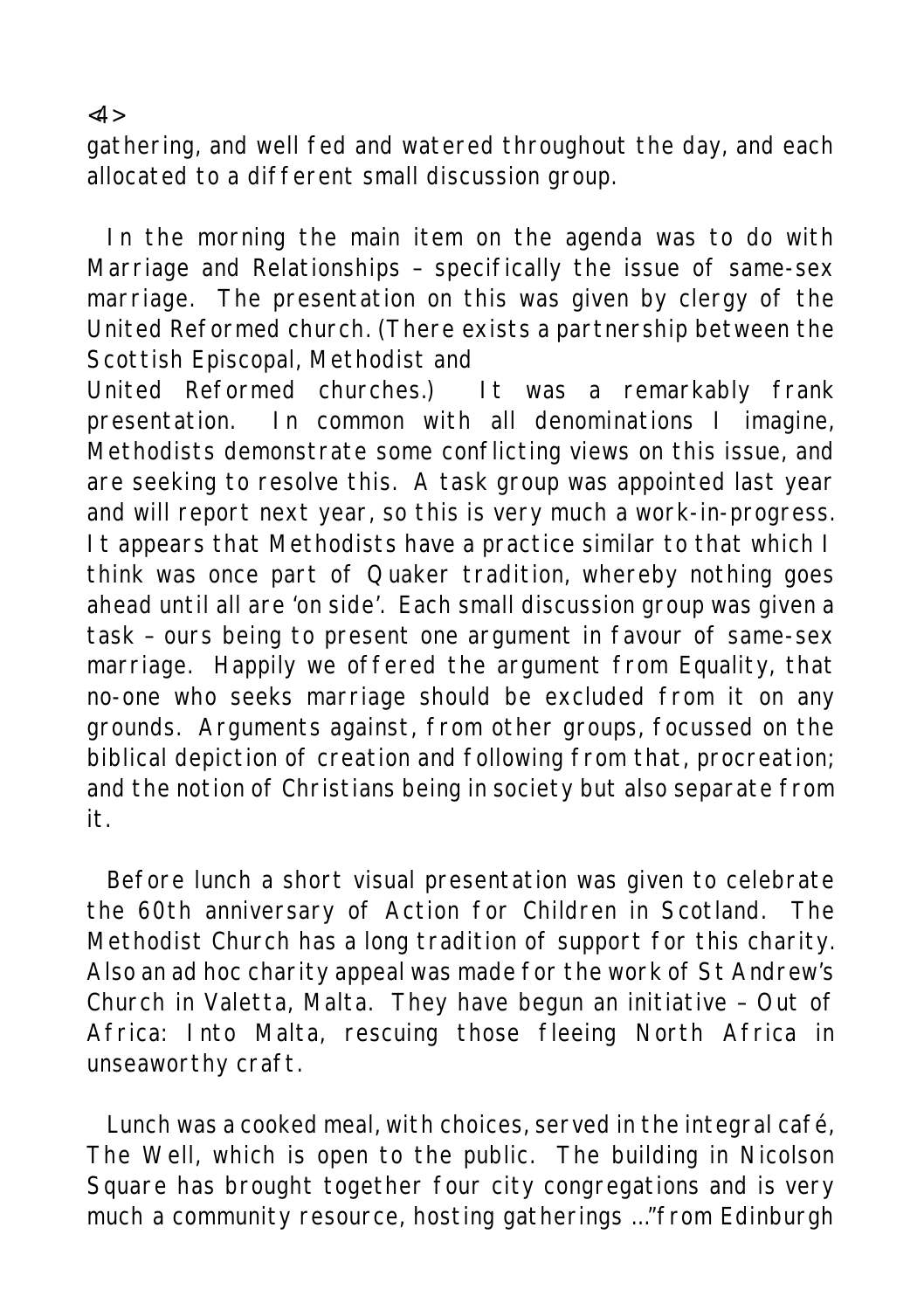Interfaith Association to Aikido, and Edinburgh Fringe events".

I've somehow written this report largely in reverse, but there was one more part of the afternoon new to me – A Methodist Love Feast. Seemingly John Wesley held love feasts in the earliest days of Methodism. Members shared their Christian experiences/hymns/insights whilst sharing a simple 'meal' of water and cake: a mixture of worship sharing and communion. We had bread and water (thoughtfully including gluten-free rice cakes). No pressure to share aloud, but the group was so open, warm and friendly that sharing was not difficult.

Naturally, being a Methodist event, we closed with a hymn and benediction. Half of my life was spent as an Anglican, and I love hymns, but I wasn't quite prepared for the Methodist gusto with which they were sung!!

Thank you to General Meeting for the opportunity to attend this event on your behalf – most enjoyable and informative, and made so very welcome.

Jan Lethbridge Dumfries Meeting 7 May 2015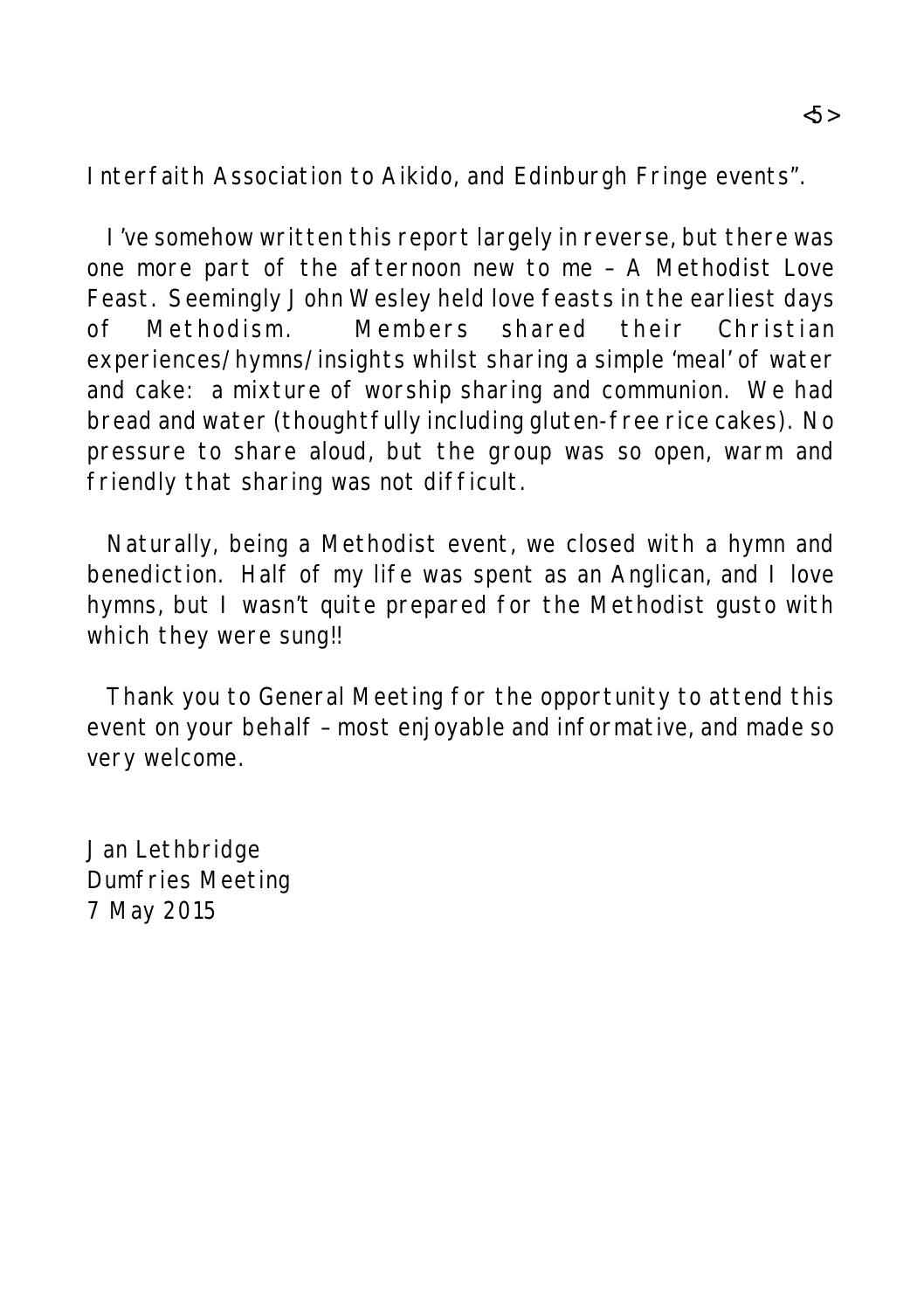#### $\langle 6 \rangle$ Church of Scotland General Assembly 2015

Elizabeth Allen

A gong sounds, the cry, "Moderator!" rings out and we all rise while Angus Morrison accompanied by the legal team, the clerks, and the convenors of the Business Committee walk in procession through the hall and take their places at the raised platform. We stand waiting for the turn of our section of the hall to bow to the Moderator. Having greeted us all, he turns to face the throne gallery above. He watches and waits. We do likewise. Large television screens show a second procession making its way past the statue of John Knox in the Quadrangle and up the endless steps to the General Assembly Hall on the Mound, Edinburgh. Enter the Lord High Commissioner, appointed by the Queen as her representative at the General Assembly: David Hope, Baron Hope of Craighead. He is accompanied by his wife, her ladies-in-waiting, his Chaplain, The Purse Bearer, three Aides-de-Camp and The Macebearer. More bowing, the singing of a hymn or psalm of praise and we sit to hear a Bible reading and the day's reflection from the Moderator. We stand again to hear a prayer, joining in when the time comes to repeat The Lords Prayer. We sing a second hymn and another day has begun at the General Assembly of the Church of Scotland 2015.

This was a week of wall-to-wall church business cradled in worship – not our silent, 'listening' worship but a vocal one of praise and honour to our spiritual Lord on high. We, the people gathered in Assembly were united by this worship, in particular by the communal repetition of the Apostles' Creed and the sacrament of Holy Communion.

The imagery of building God's house was central to our reflections. In a reading from Ephesians 2: 20-22 the household of God is described as,

"… built upon the foundations of the apostles and prophets, with Christ Jesus himself as the cornerstone. In him the whole structure is joined together and grows into a holy temple in the Lord; in whom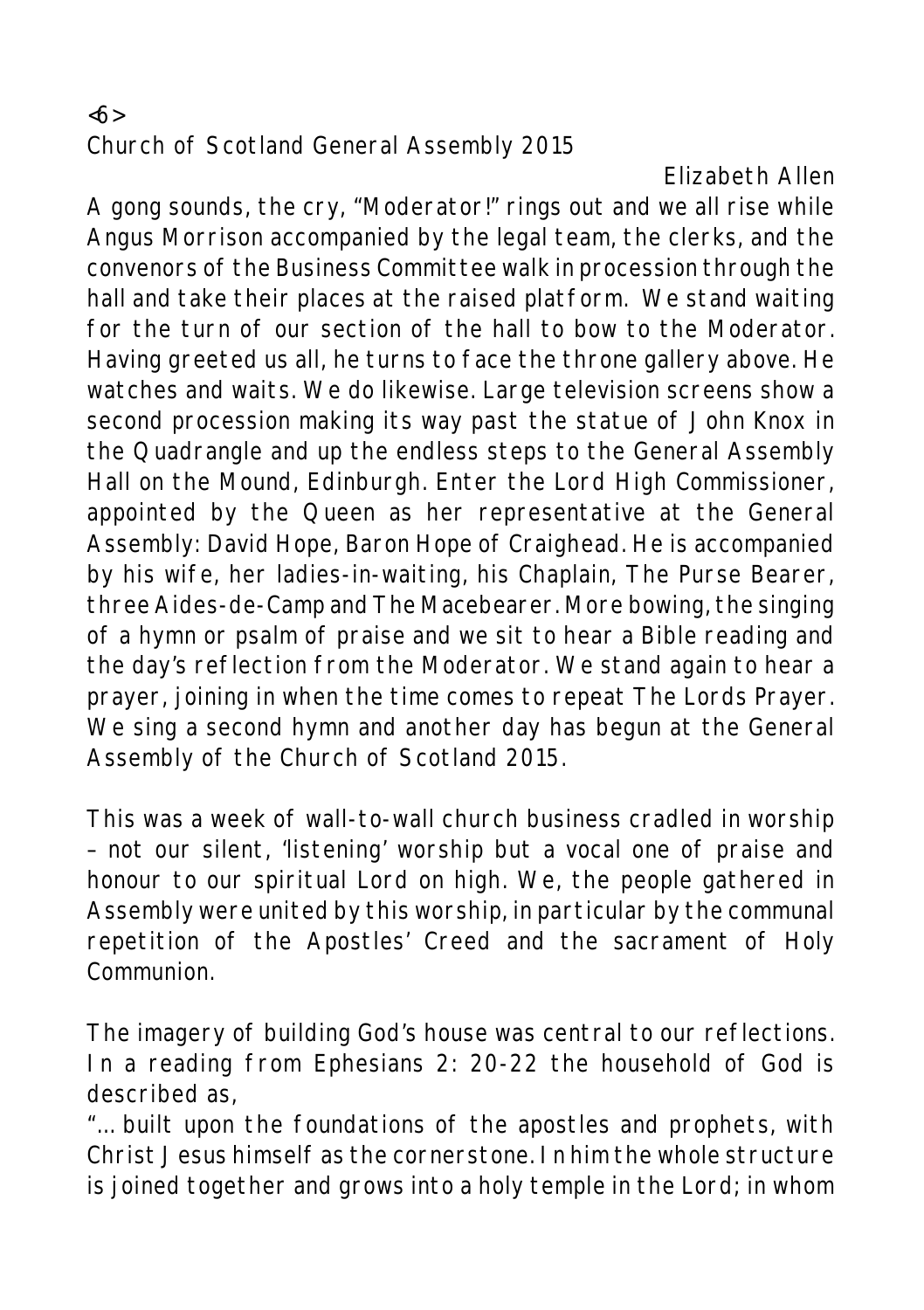you also are built together spiritually into a dwelling-place of God." We are all 'living stones' and Christ is the 'cornerstone'. This was the message of the General Assembly 2015. Each of us was enjoined to consider what is ours to do as a 'living stone'.

I attended the General Assembly as an ecumenical delegate along with representatives of other Christian churches. Whilst there, we were under the care of the Committee on Ecumenical Relations. Theirs was one of the first reports to the General Assembly and it focused on how we are travelling together in faith. We heard that the committee is continuing to encourage congregations to take up the invitation of the World Council of Churches to join in a pilgrimage of justice and peace and to do so ecumenically, wherever possible. It painted a powerful image of groups and individuals joining this journey of faith for as long or as short a time as they can manage, with everyone moving towards a common goal, for as a people of faith we have no choice but to seek justice, love kindness and walk humbly with God. Walking with others gives an opportunity to share our stories of the things we do to address issues of injustice and violence, so that we can learn from one another, pool our resources and make our contributions more effective. It seems to me that Friends are already walking among the pilgrims.

Garlands of the paper doves made by congregations as symbols of support for finding peaceful means to resolve conflicts across the world festooned the hall on Monday. Through these we were reminded of the glass doves made in Bethlehem by Palestinian Christians living under occupation, from glass recovered from bombsites, which John Chalmers, the retiring Moderator brought back from his visit to Palestine: a symbol of the possibility of creating beauty from brokenness, wherever brokenness occurs. We cannot be complacent while others suffer. In our living rooms, we witness overcrowded boats adrift in the Mediterranean - the visible face of people trafficking. Christians can and do build effective networks to combat human trafficking and provide support and care for victims of this crime. But we need to do more. We need to raise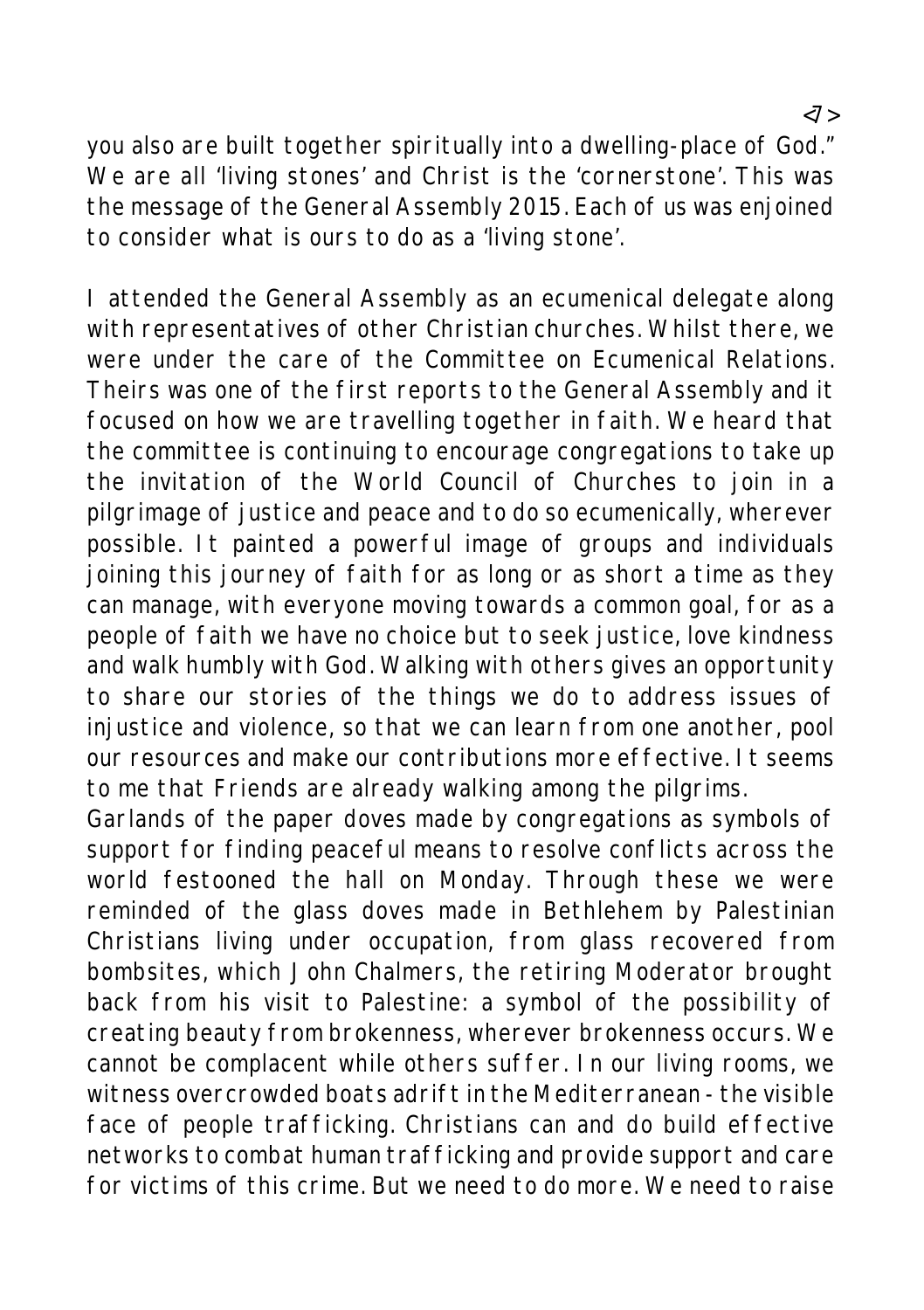awareness of global problems and find practical and radical solutions. One simple and practical way of raising awareness is the twinning of congregations across the world.

This year the Church of Scotland is commemorating the life and pioneering work of Mary Slessor (1884–1915), who promoted healthcare, education and justice in Nigeria, ending the practices of killing twins and the widows and slaves of a dead chief. The Church of Scotland at a national and local level is committed to continuing to work with partners around the world. At the reception for Delegates and Overseas Visitors, I was drawn into a conversation about Quakers in the world. I spoke of the Friends World Committee for Consultation, the World Conference of Friends 2012 in Kenya and the partnership work between Turning The Tide and Kenyan Friends.

The Church of Scotland is still struggling with same sex marriage and the implications of the Marriage and Civil Partnership (Scotland) Act 2014 for the church. On Saturday afternoon, after much debate, Commissioners agreed church legislation regarding the filling of a vacancy, which will enable Kirk Sessions to allow the ordination, induction or appointment a minister or a deacon who is in a civil partnership, should this be their wish. When on Thursday, Commissioners were asked to agree similar measures with regard to a minister or a deacon in a same sex marriage, it looked like this was going to be a step too far. However, the church legislation was passed by a very narrow majority of eight votes but the Assembly then agreed that the matter should go back to the presbyteries, under the Barrier Act. Until the matter is considered by a future Assembly, interim measures were put in place allowing a minister or deacon who was ordained or inducted or appointed before May 2009 to remain in post and not be prejudiced because he or she is in a same sex marriage. Nevertheless, if now in a same sex marriage, he or she may not be inducted or appointed to a congregation, unless the Kirk Session has agreed take the necessary measures under church law. Clearly the Church of Scotland requires more time for

<8>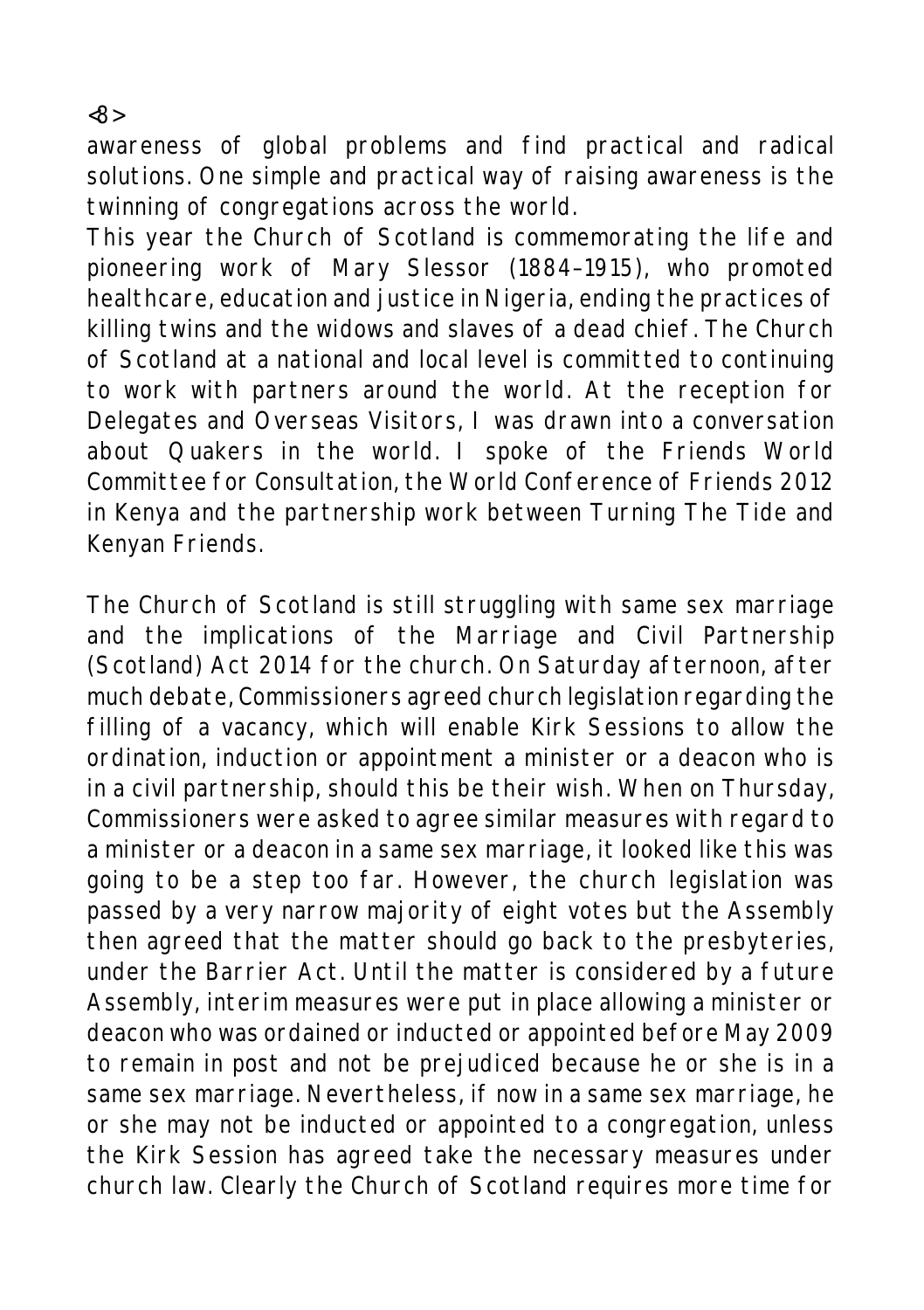reflection and debate on this issue.

It will come as no surprise that it is the work of the Church and Society Council, which most closely parallels the current concerns of Quakers in Britain, focusing on Justice issues, Education, Health, Politics and Government. The section of their report on Social Justice, "Common Wealth", began with a quote from Acts 4:32-35,

"Now the whole group of those who believed were of one heart and soul, and no one else claimed private ownership of any possessions, but everything the owned was held in common. With great power the apostles gave their testimony to the resurrection of the Lord Jesus, and great grace was upon them all. There was not a needy person among them, for as many as owned lands or houses sold them and brought the proceeds of what was sold. They laid it at the apostles' feet and it was distributed to each as any had need. "

Challenging questions were raised on tax, giving and wealth sharing for us as individuals and for our institutions. We were asked to consider the society we live in and urged to share our vision of the society we would like to create. How might taxation contribute to making this vision a reality? Do we need to explore new ways of financing government and sharing wealth? Christian Aid's work on taxation suggests that taxation is a part of the relation we have with one another, helping the redistribution of wealth. However when the state is failing to do this, we must speak out and hold the government to account. Moving on to Christian Stewardship, we were asked to reflect on the proclamation, that the earth is the Lord's and all that is in it: a concept of being in a relationship with God's creation, not exploiting it; a concept of bounty and needs being met, not one of fear and scarcity, with prosperity going to the most deserving. We need to challenge our attitude to those who struggle against poverty. Understanding the systemic injustice which leads to poverty and inequality, is key to building a society which is fairer and more cohesive, rather than divided and unequal. Pope Francis also made this argument about the common good, in Evangelii Gaudium, 2013. The need to look at the root causes of the ills in our society and to search for an economy, which does not wreck our planet, was explored this year at BYM. Are we all hearing the same drum?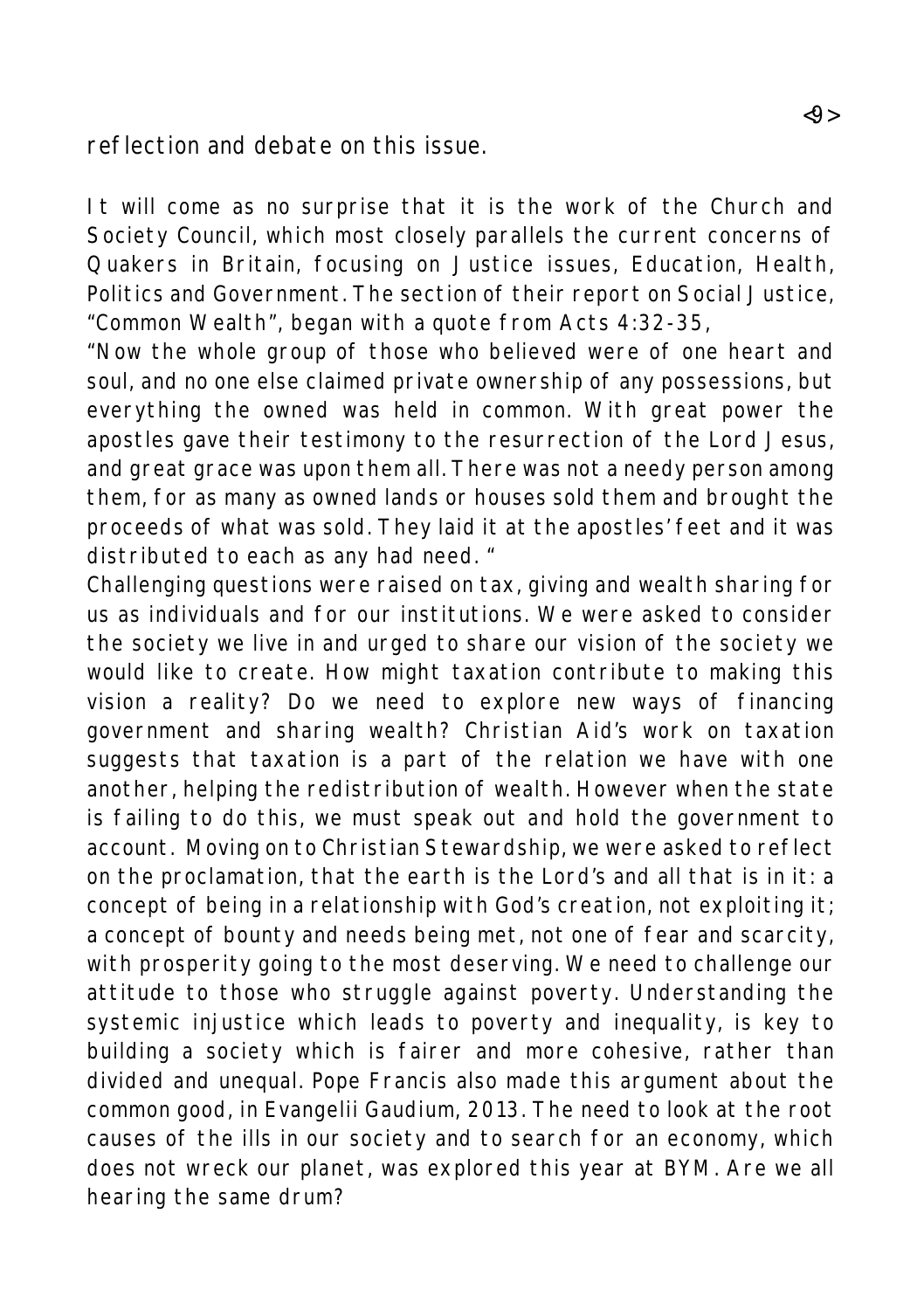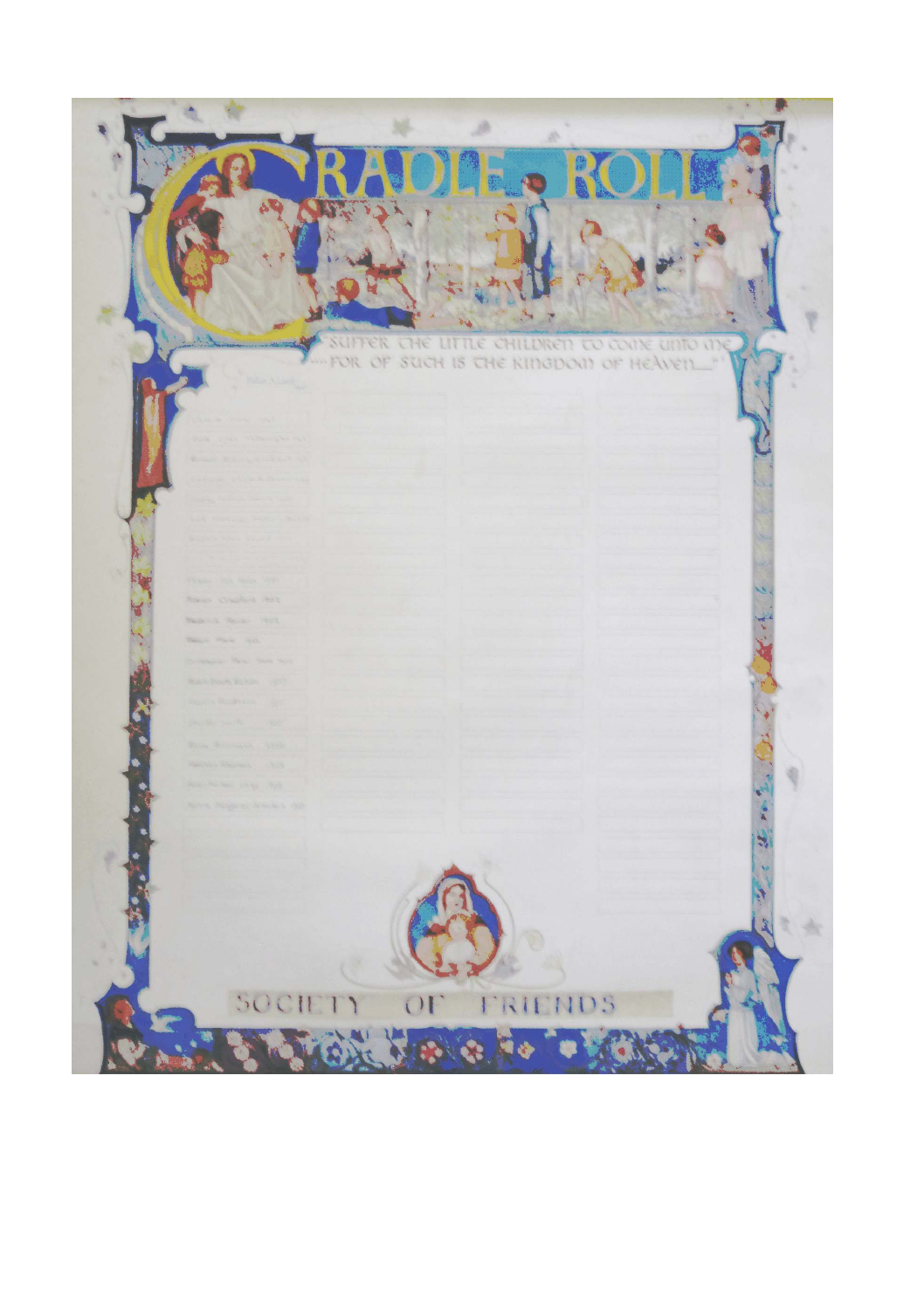#### Memorabilia from Newton Terrace

The old Meeting House in Newton Terrace had been a typical posh dwelling house, with a bed alcove in the servants' quarters in the basement next to the kitchen, a butler's pantry on the ground floor, and maids' bedrooms on the top floor. On the stair landing was a space which was used as a cupboard/glory hole. Eventually we realised it had been a maid's cramped bedroom, with a box bed and a ventilation shaft up to the top floor. Among the rubbish/interesting items was a big wooden signboard saying FRI ENDS' MEETING HOUSE, which hangs at present in our front porch. It is quite unsuitable for Newton Terrace, so it must have come in about 1922 from the Meeting House in North Portland Street. It is now time for us to

relinquish it. Would any Friend like to give it a new home?

We have also given a temporary home to the Cradle Roll, which is pictured on the opposite page, and will now join the Meeting archives. Friends who have been in Glasgow Meeting as long as us or longer, will recognise some of the names.

| Janette More<br>Julie Eileen Hetherington<br>Robert Barclay Braithwaite | 1948<br>1948 |
|-------------------------------------------------------------------------|--------------|
| 1948                                                                    |              |
| Catherine Elizabeth Joachim 1949                                        |              |
| <b>Timothy William Morris</b>                                           | 1950         |
| Ruth Rosemary Hetherington 1950                                         |              |
| Stephen Robin Boshell                                                   | 1950         |
| I rene Margaret Heather Parker                                          |              |
|                                                                         | 1949         |
| Alison Fell Ross                                                        | 1951         |
| Alistair Crawford                                                       | 1952         |
| Roderick Fenner                                                         | 1952         |
| Robert More                                                             | 1952         |
| Christopher Peter Ross                                                  | 1952         |
| Robin Boath Watson                                                      | 1953         |
| Martin Rossman                                                          | 1955         |
| <b>Stanley Smith</b>                                                    | 1955         |
| Alice Rossman                                                           | 1956         |
| <b>Heather Rossman</b>                                                  | 1959         |
| Peter Michael Long                                                      | 1959         |
| Naomi Margaret Strachan                                                 | 1959         |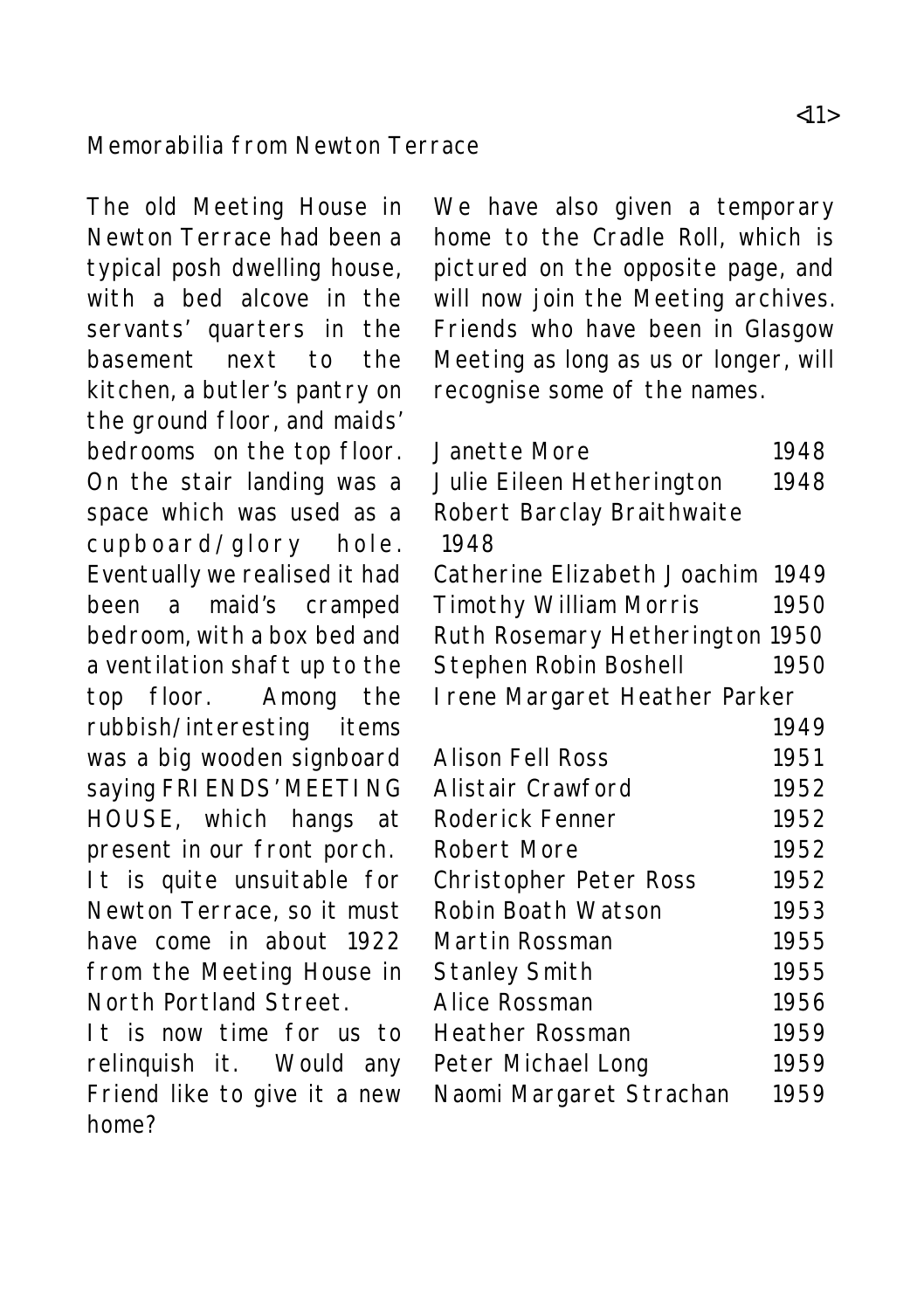### <12> 6th June - Aberdeen General Meeting

I am sitting here wondering how to write this report. All the facts are in the minutes of the meeting which you will have seen or can have access to. So I think, in the absence of a report format that it should be my impressions of the meeting.

We arrived early to the meeting house on Crown Street and were warmly welcomed by members of Aberdeen meeting. For me as a newly arrived member of East of Scotland there are always new faces to see and it was good to see some faces I remembered from St Andrews and Glasgow. As with most things Quaker these days it seemed that there was a large proportion of "the usual suspects" in attendance. We were 45 in attendance including one attender. There was the usual smattering of subjects such as new members (9) change of administrator, Marion Sharkey replacing Bronwen Currie, dates for 2016/7, and archived records.

Issues which raised some discussion were, a between meetings letter submitted to the Scottish Government on the subject of 'recognition of non Scottish civil partnerships', again this is available with the minutes, and a brief discussion on whether we should continue to record new memberships at General Meeting level, as this is an Area Meeting issue. AMs are to be asked to comment on this.

Further admin included the laying down of the GM Outreach Group and development of the GM website. On this latter matter a steering group is to be set up with representatives from each area, and the clerk is asked to continue discussions with BYM, and the Recording Clerk. We had a report from Elizabeth Allen, on the Parliamentary Liaison Function Group and I was involved in 2 items, a report on the Scottish Congregational Federation Synod and approval of my offer of service in prison chaplaincy.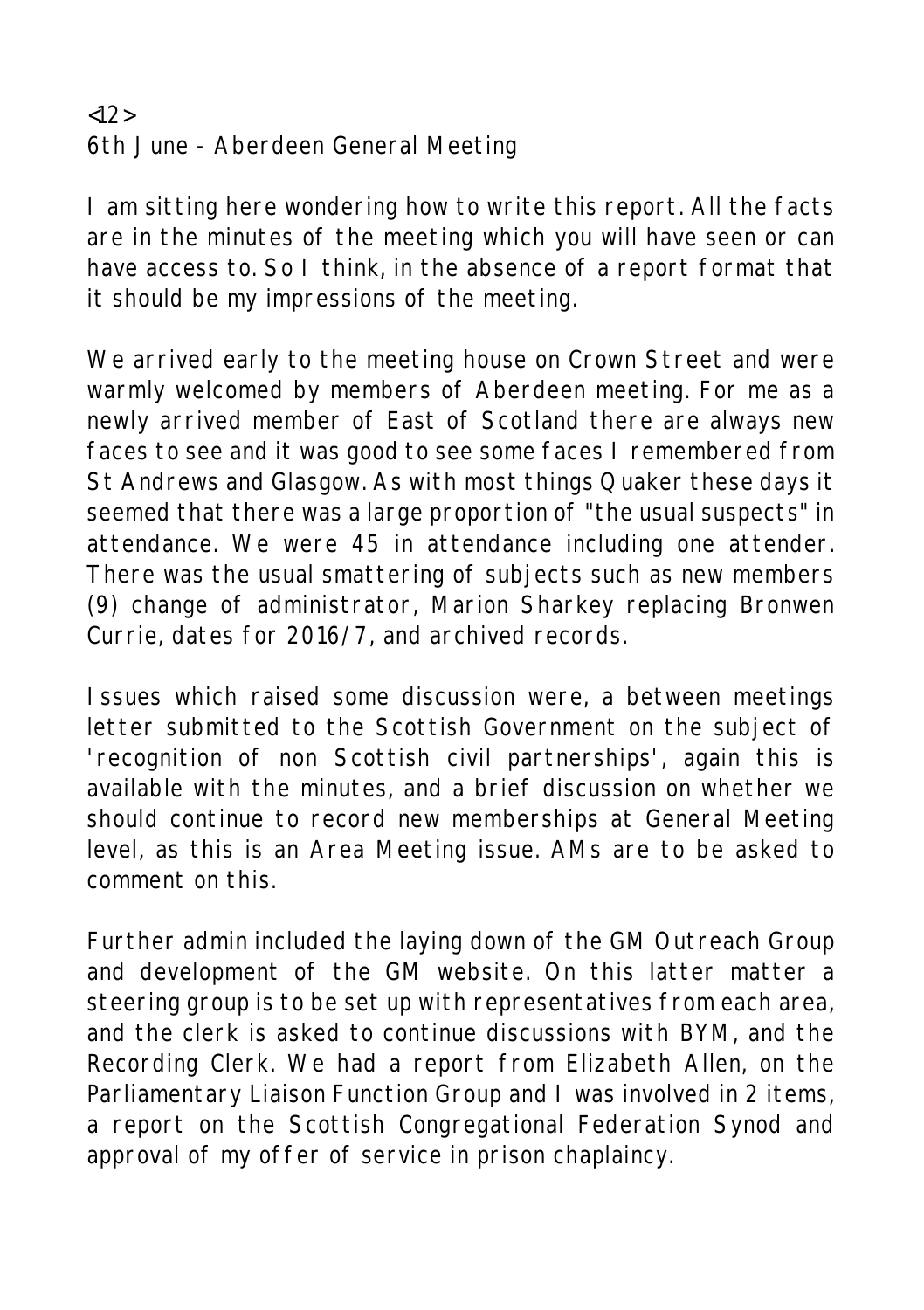The afternoon session was taken up with a presentation on Militarization of schools and attempts to influence children to look at joining the military as not only normal but their patriotic duty. Mairi Campbell-Jack, The Scottish Parliamentary Engagement Officer and David Gee of Forces Watch presented various aspects of this subject and worked with Area Meeting groups looking at how the society should respond to this creeping militarization.

We were told about a new video which has since been released by QPSW on the subject of militarisation. We were asked to look out for a petition on the subject to be submitted in the Autumn.

Overall my impressions of the day were that it was the usual mix of socialising and business with a smattering of fundamentally important issues for our society. I wish that there were more of the membership attending because this is where we are representative in Scotland and how we avoid being congregational. But that also applies to area meetings as well. I would love to meet more of the members from other areas at the next General Meeting in Glasgow.

In friendship, Robin Baker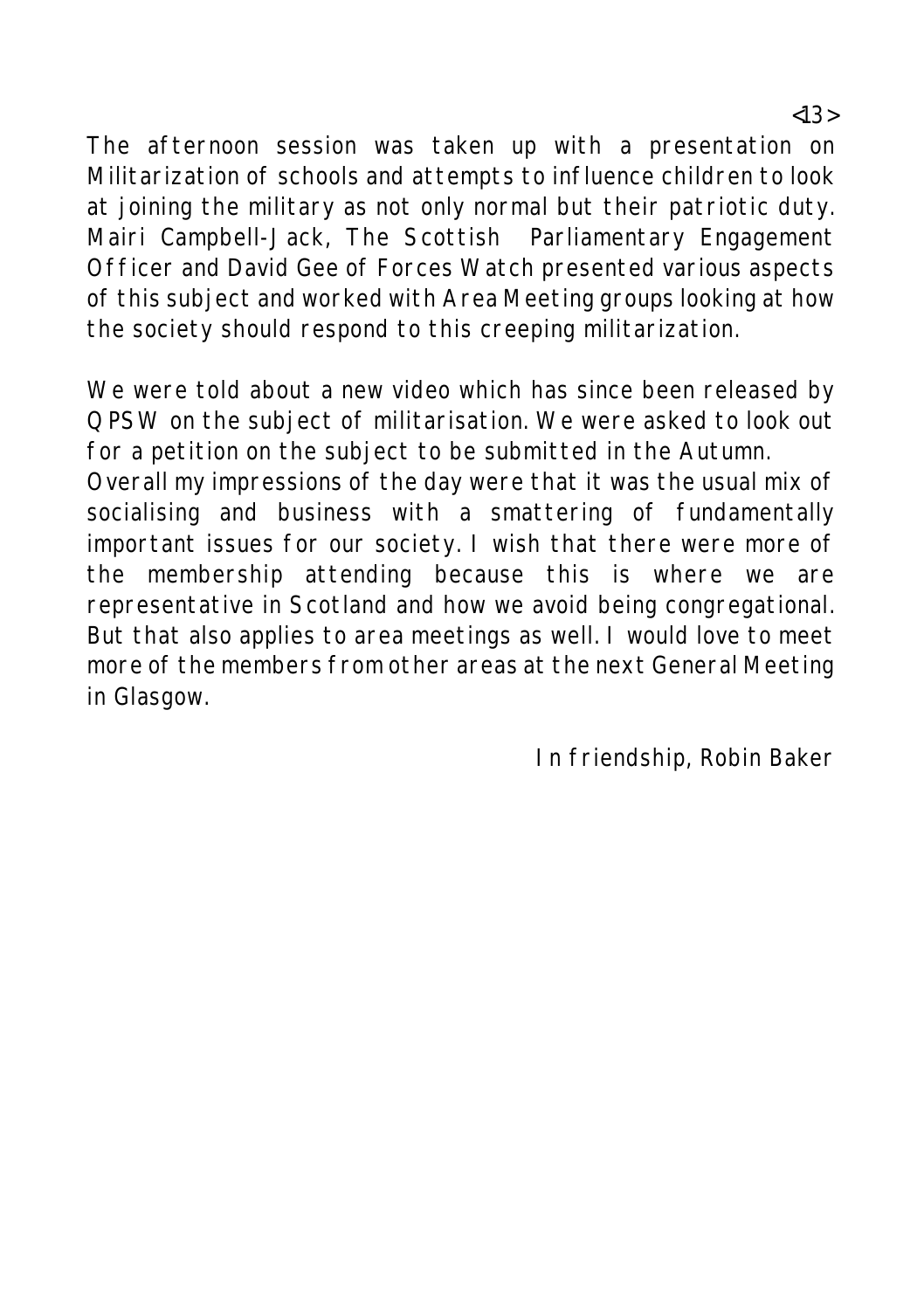Report on Meeting for Sufferings July 4<sup>th</sup> at Friends House, London.

This was the first meeting of the new triennium, so a large part was taken up with induction, and re-induction for those of us serving a second triennium. It's always helpful to be reminded about our structures and systems. They are the tools we use to support our work with each other and in the world.

Paul Parker, our Recording Clerk, gave a resume of his role/s. This includes representing Quakers to the outside world. He encouraged us to 'use me' to reflect what Friends want said. Ministry in our opening worship provided the image of Sufferings as the beating heart of the Yearly Meeting, sending nourishment to all the various organs. Much of our work is about relationships – with Friends in their meetings, with the central committees, with staff and with trustees. Minutes, we were reminded, should not be 'paper aeroplanes', but part of a conversation.

At lunchtime we were allocated rooms to meet together in small groups, arranged according to geography. I appreciated the chance to meet the representatives from AMs in Scotland and talk about our hopes for the next three years. In our conversation we touched on the issues of working in a Yearly Meeting body where we share concerns and priorities with Friends in England and Wales, but where our experience may be somewhat different. This is particularly so in relation to matters which are already devolved or likely to become devolved. One Friend also pointed out that when it comes to parliamentary engagement we have another 'layer' to work with.

Yearly Meeting has laid upon Sufferings the responsibility for carrying forward the tested concern of housing, and the 'Call to Equality' conveyed in this year's BYM Minute 36. In session, we started to address this. Ministry expressed distress, and more, at the levels of increasing inequality. We heard of personal experience of the growing housing crisis in England. There was anguish too at the plight of refugees driven from their homes by war, the effects of climate change, and persecution. Helen Drewery of QPSW told

<14>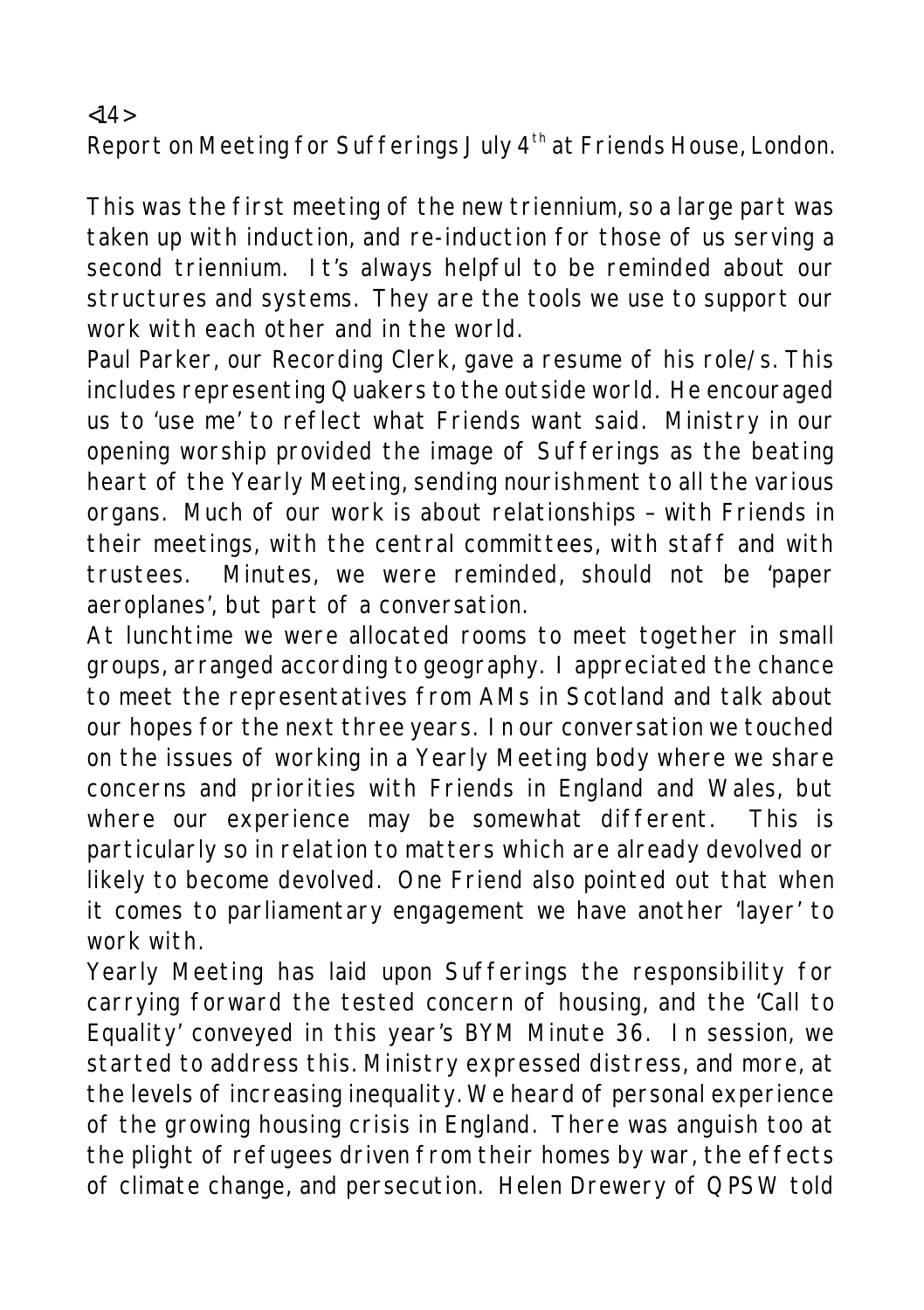us there may be as many as 50 million people worldwide fleeing their countries in search of safety. There is no quick fix, or easy answer. But we heard of the value of quiet conversations, one by one, inspired by John Woolman's example, seeking to change hearts and minds.

The morning after Sufferings, I went into my garden, dismayed by the weeds flourishing after only two days absence – especially the bindweed, strangling my cherished plants. I know I'll never get rid of it completely. But as I carefully disentangled its stems and uprooted it, I found myself thinking about mistrust, division and prejudice. If they are fostered and encouraged, they can threaten to strangle the good society we want to build. With every letter we write, every act of witness, every conversation we have, every petition we sign, we can try to uproot just a little bit more, and give what is good a chance to flourish.

Jane Pearn



Glasgow Meeting House, with Scottish Opera behind, HS both dwarfed by the bulldozer.